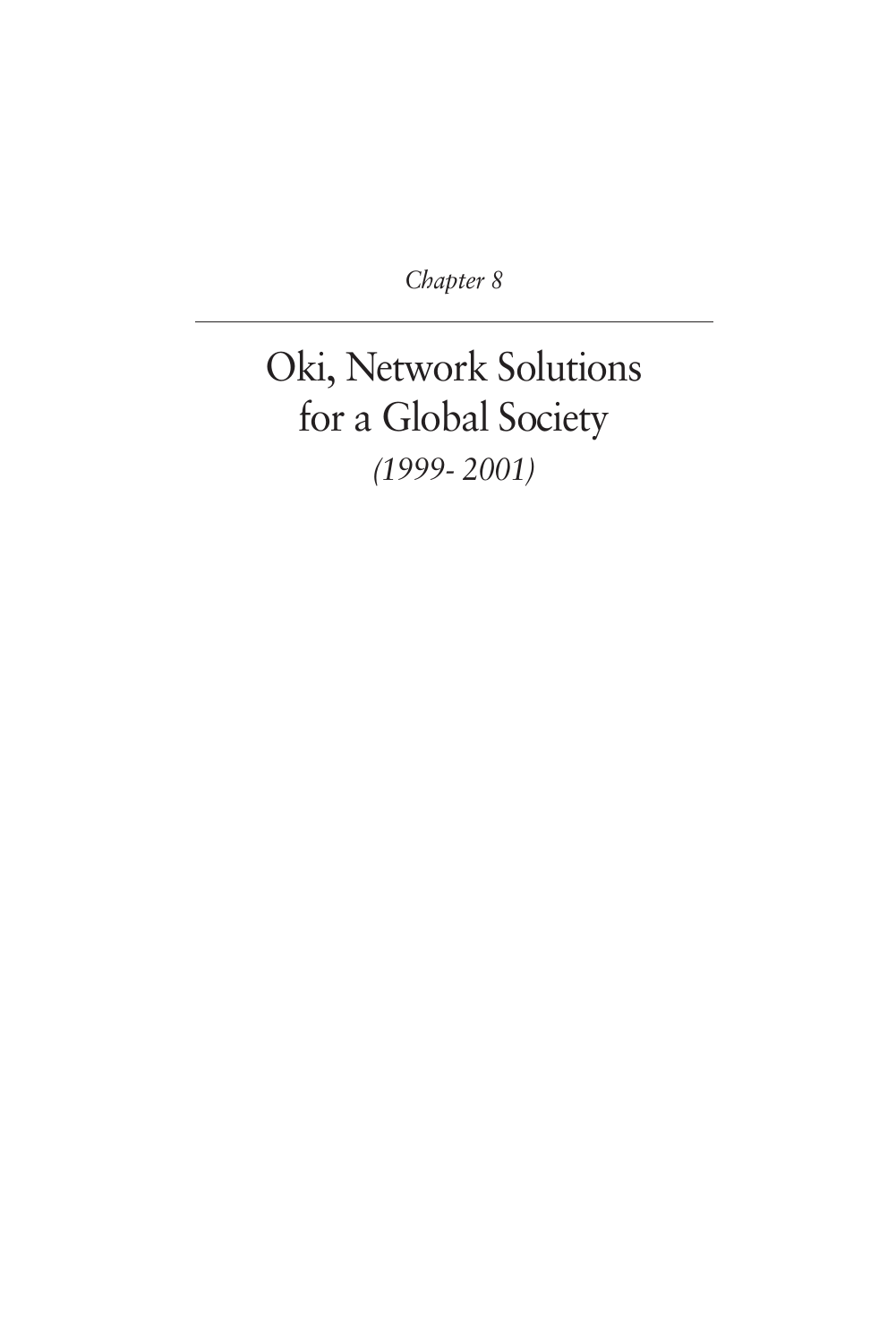## *1. Katsumasa Shinozuka Assumes Presidency, and "Phoenix 21" Business Plan*

#### **President Katsumasa Shinozuka, and Phoenix 21**

Oki Electric Industry Co., Ltd., faced a harsh business environment in June 1998 when Senior Managing Director Katsumasa Shinozuka assumed the company's presidency. The company had reported a large deficit in its consolidated financial results in the fiscal year ended March 1998, and prospects for a business turnabout in the fiscal year ending March 1999 were far from bright. In that backdrop, President Shinozuka told the employees in his inaugural speech that if Oki Electric were to continue to grow in the future it had to become a network solutions company. He asked the employees to make a concerted personal effort to revitalize their company.

In that situation, with Oki Electric experiencing a large deficit and worsened credibility among financial institutions, President Shinozuka ordered preparation of a set of emergency measures and a medium-term business plan—Phoenix 21. The business plan was to be a response to the need to change the way the company was managed and organized, with careful consideration of the reasons for unrealized business opportunities.

Phoenix 21 was introduced in October 1998. The name "Phoenix" refers to the bird from Greek and Egyptian mythology that sets its own nest on fire, is reduced to ashes after being consumed by the flames, and subsequently is reborn from the ashes every 500 years. The phoenix is thus a universal symbol of rebirth, and "Phoenix" was a fitting name for Oki Electric's business plan. It expressed the company's strong intention to break from the past and to transform itself into a new company.

A central policy expressed in Phoenix 21 was for Oki Electric to become a leading enterprise by focusing on business domains that would enable it to capitalize on its strengths. Two clear goals set in the plan were to achieve consolidated net sales of 850 billion yen and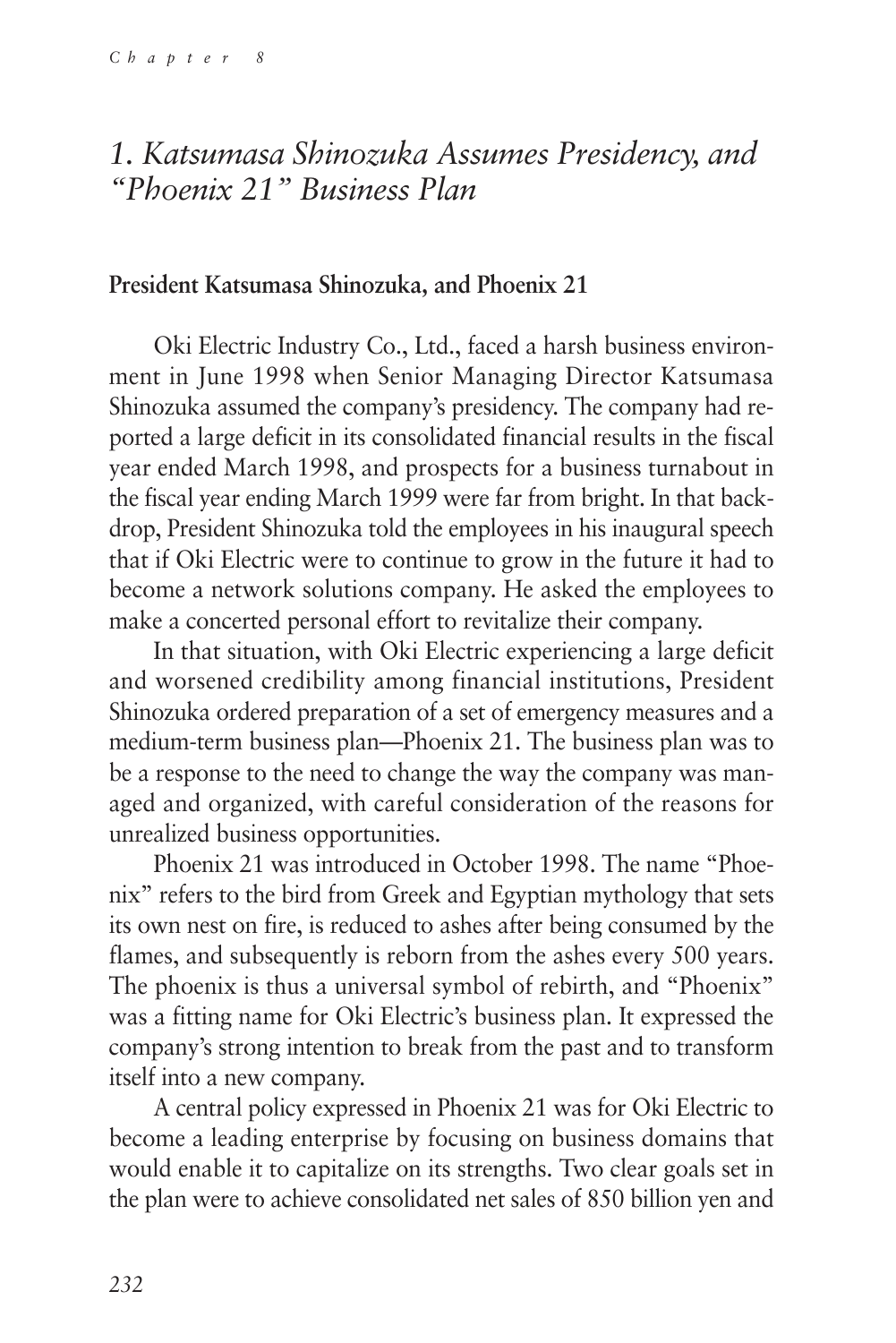

*Katsumasa Shinozuka*

consolidated recurring income of 40 billion yen by the fiscal year ending March 2002. By "leading enterprise" Oki Electric meant that it would aim at becoming a niche leader rather than an overall leader, i.e., becoming the most competitively superior firm in its core business domains.

Oki Electric knew that for it to become a leading enterprise it had to focus on key businesses, develop superior products, withdraw from unprofitable business operations, and shift toward a new business structure while continuing its policy of "Select and Focus." Based on Phoenix 21, the company introduced business management reforms firmly founded on four main pillars: 1. building a managerial system based on global standards; 2. promoting management that will create a company of enduring value; 3. strengthening the group's consolidated management; and 4. introducing an in-house company system. Successfully introducing these reforms would allow the company to realize its vision of becoming a network solutions company. President Shinozuka was determined to make 2001 an especially memorable year for the revitalized Oki Electric because 2001 marked the company's 120th anniversary.

#### **Corporate Vision: "Oki, Network Solutions for a Global Society"**

The twenty-first century is expected to witness the arrival of global competition based on increasingly open networks. Business will be conducted more quickly, and business domains will become more globalized. Oki Electric's business role in the new era will be to grasp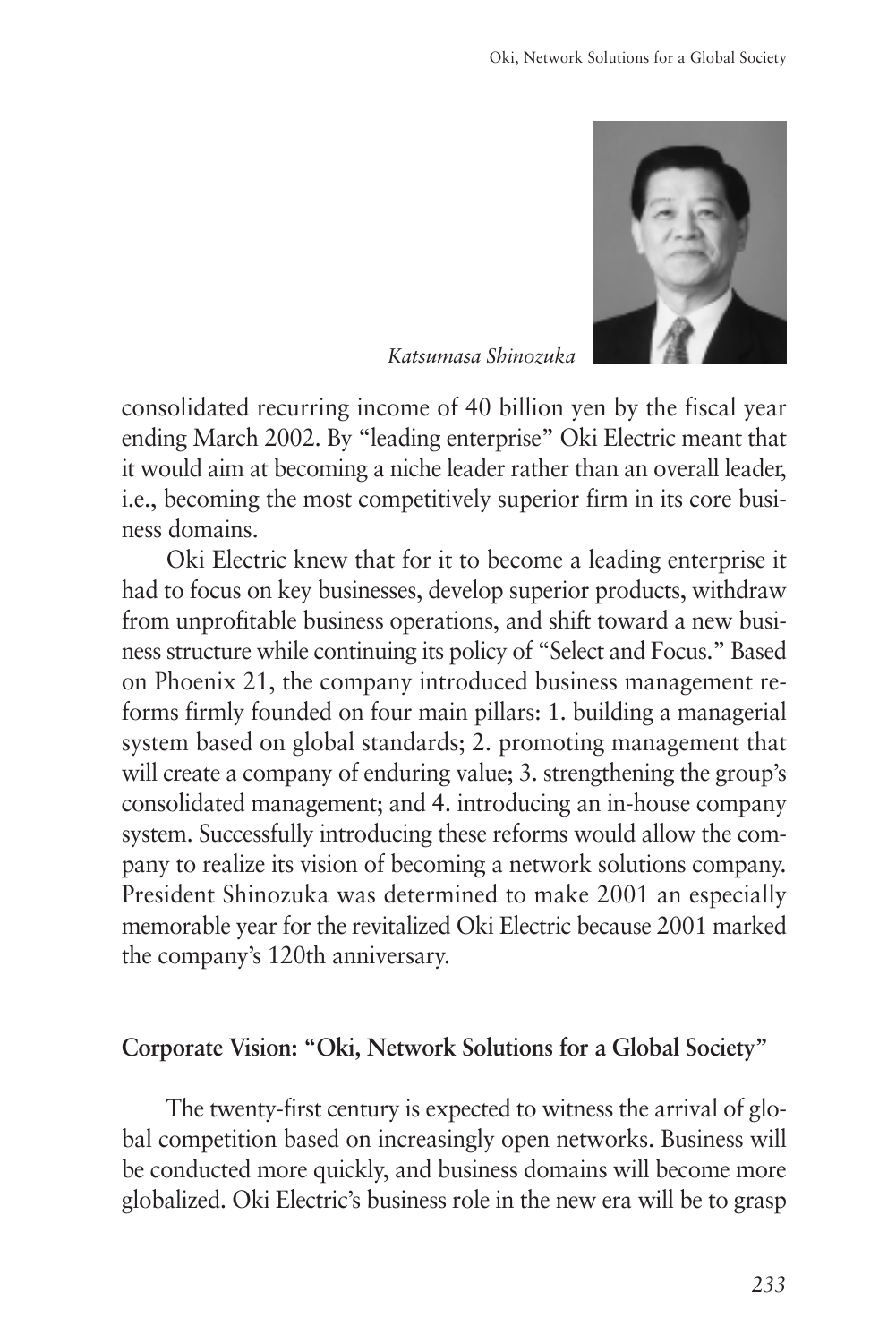precisely the problems its customers face and to offer timely solutions. Indeed, President Shinozuka stated that Oki Electric can best contribute to the network society of the twenty-first century by offering network solutions. This concept is expressed in the vision of the company's future as "Oki, Network Solutions for a Global Society." Oki Electric knew that by realizing this vision it would be able to fully satisfy its customers and win their confidence.

As mentioned, the business environment prevailing after President Shinozuka took office in June 1998 was rather severe. Oki Electric's consolidated financial results for the fiscal year ended March 1999 showed net sales of 673.1 billion yen, down 12 percent yearon-year, and recurring income of minus 47.7 billion yen. Net income for the year was minus 47.4 billion yen. In the backdrop of these financial results, the company faced an urgent need to restructure not only its electronics devices division, which recorded heavy losses, but also its other business divisions and the businesses of the companies in the Oki Electric Group.

Several reasons accounted for the sluggish business situation. In the telecommunications systems market, for instance, Nippon Telegraph and Telephone (NTT) had entered a period of transition in its capital investments. Its procurement policy had moved toward open bidding, which promised tougher competition and softer pricing. Oki Electric's future business relationship vis-à-vis NTT was thus difficult to forecast. In the information systems market, meanwhile, financial institutions were curbing investments, such as in information technology (IT), making it necessary for Oki Electric to search for business opportunities in new markets. And, finally, in the electronic devices market, although prices for memory chips remained sluggish, the demand for LSIs for logic systems was expanding, focused on personal mobile devices. It was thus critical for Oki Electric to make the most of this LSI business opportunity.

Oki, / Network Solutions for a Global Society

*Logo for slogan "Oki, the Network Solutions Company"*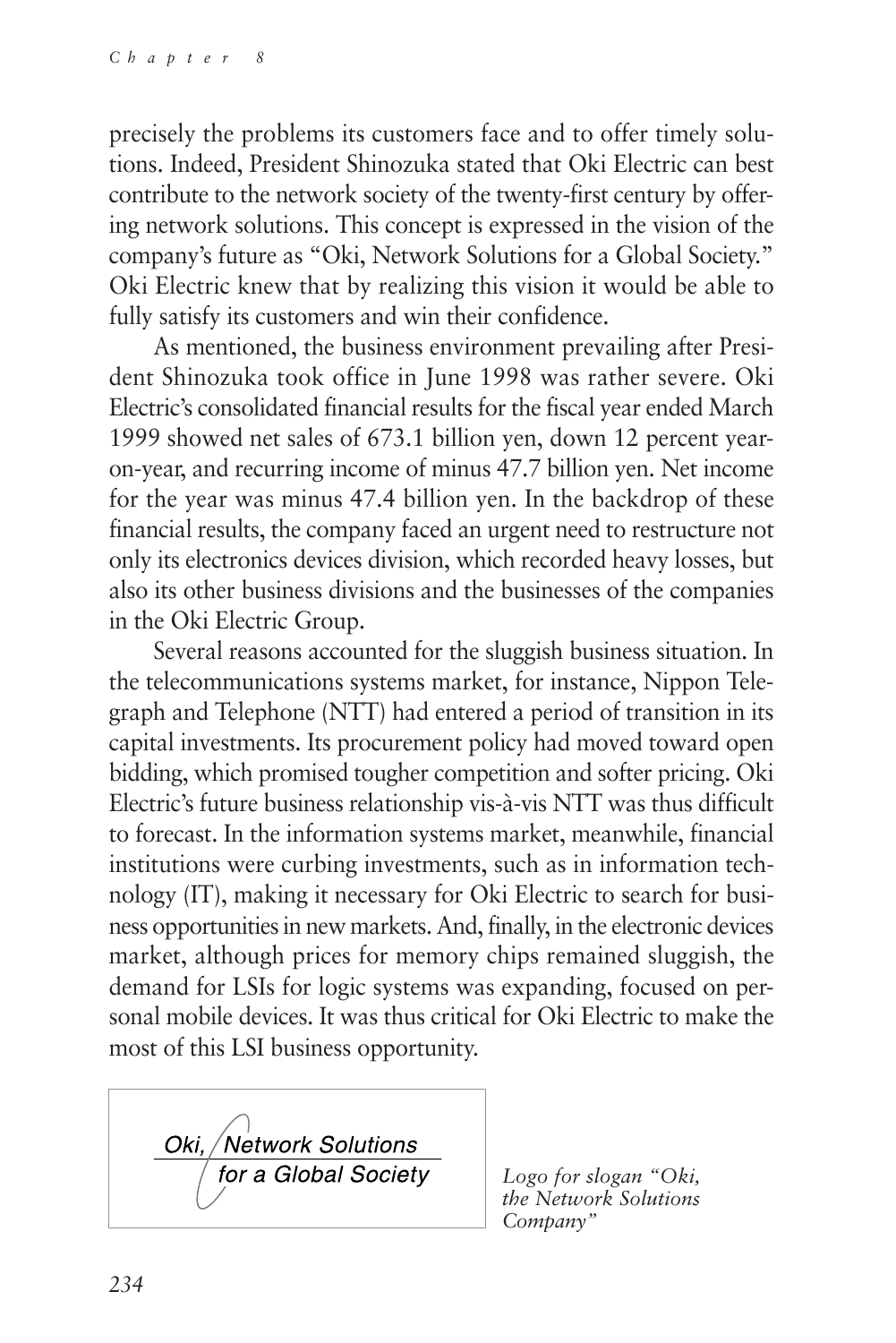In Phoenix 21, the following specific tasks were highlighted in the three business segments of telecommunications, information, and electronic devices. For telecommunications systems: make special efforts in areas where information and communications converge, maintain and expand business with NTT, and move to enter the market for new telecommunications carriers; for information systems: target the financial, government, commercial travel, and other areas for providing network and other solutions, and enter new markets such as ITS and e-government; and for electronic devices: withdraw from the advanced general-purpose DRAM market, and accelerate the shift toward LSIs for logic systems.

In order to revitalize itself, Oki Electric had to achieve the above tasks and accomplish a shift in its business model.

### **Changing to new business model**

A company's business model describes the type of domains in which the company conducts its business and how it structures its business to provide itself with the maximum profitability. Oki Electric's traditional business model was order-based: after receiving orders from its principal customers the company developed products to satisfy their needs and specifications. The main feature of Oki Electric was the way it earned profits in the three core business domains of telecommunications, information, and electronic devices by providing its customers mostly with hardware and other products having tangible value.

Phoenix 21 was formulated based on the idea of changing Oki Electric's business model to one that emphasized proactive innovation. In this new business model, Oki Electric would provide the market with solutions—including through strategic alliances—by developing, producing, and supplying internationally acceptable products. Phoenix 21 also outlined how to establish a fourth core business domain that converged elements of telecommunications, information, and electronic devices. In these ways, Oki Electric moved to refashion itself into a network solutions company. Under the new business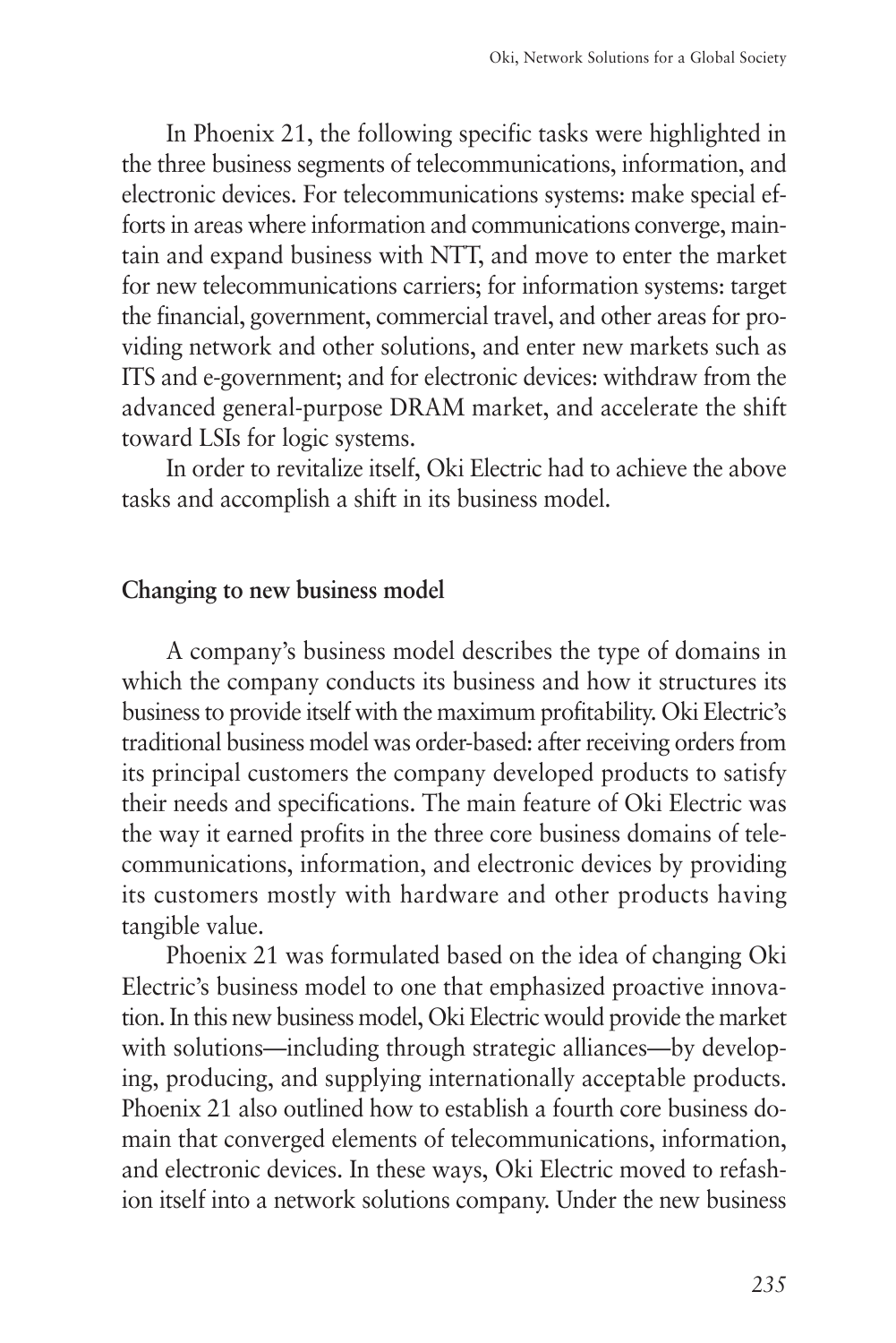model emphasizing proactive innovation, Oki Electric also offered products with intangible value, including software and service. Expectations were high that this new approach would enhance the profitmaking capabilities of Oki Electric and the Oki Electric Group.

#### **Organizational restructuring: three core business groups**

The fiscal year starting in April 1999 was marked as the year for carrying out Phoenix 21 and returning Oki Electric to profitability. In line with that the company introduced reforms in April 1999 for shifting to an organizational structure comprising three core business groups. The company also decided to introduce an in-house company system a year later, in April 2000, a full year ahead of schedule in order to speed up its recovery.

As part of these organizational improvements, Oki Electric granted its business divisions wide-ranging initiatives for carrying out Phoenix 21. The previous business divisions fell under one of three groups—the Systems Solutions Business Group (SSG), the Network Systems Business Group (NSG), or the Devices Business Group (DBG). The president of each group was also chairman of the group's BG Management Council, its de facto decision-making body. Although this form of control enabled quick, decisive management of the business groups, Oki Electric went ahead and strengthened group management even further. It placed directly under the control of each business group the affiliates that cooperated with and complemented its business processes.

Oki Electric's Head Office provided solid guidance as the headquarters to which the business groups reported. To enable headquarters to perform its central role, its strategic planning function was reinforced. Headquarters was also made leaner by avoiding excessive structure between itself and the business groups, striking a balance by transferring as much as feasible of the work operations at headquarters to the business groups to make them self-sufficient. One result of doing so was that the headquarters organization, formerly comprising 23 divisions, was reduced substantially to 15 divisions.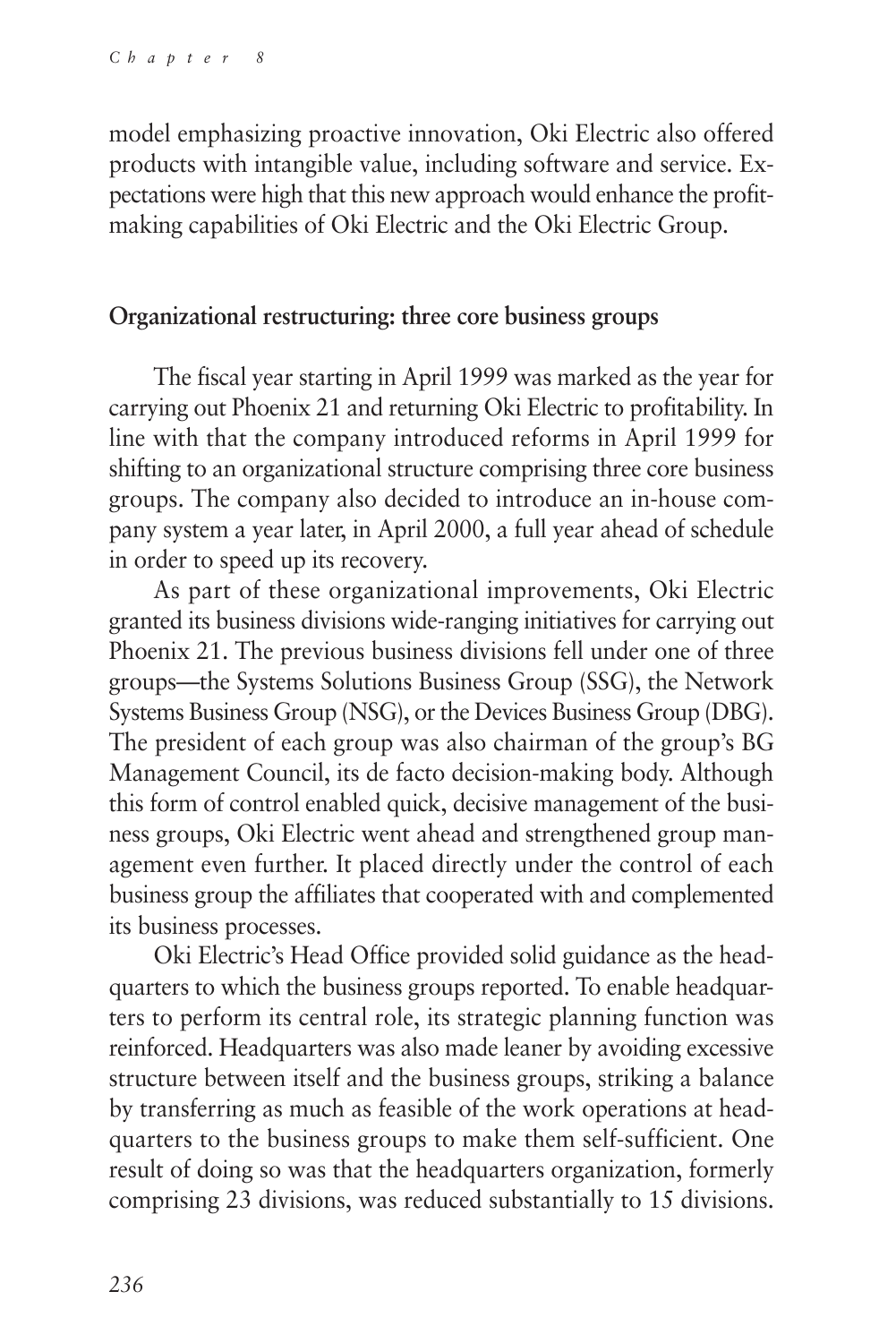Between March 1999 and April 2000, moreover, the company reduced the workforce at headquarters by 100 persons to slightly over 300 persons.

#### **Select and focus, and supplementing managerial resources**

One of the key ideas in Phoenix 21 was "to Select and Focus on businesses with growth potential." That idea was actually a clear statement of policy: "Select" referred to choosing unprofitable businesses to withdraw from; "Focus" referred to allocating resources to specific domains. Meanwhile, in line with Oki Electric's corporate vision of becoming a network solutions company and in order to expand its business, it was essential to supplement the company's managerial resources through mergers, acquisitions, and alliances.

An example of a key alliance was the agreement made in November 1998 between Oki Electric and Toshiba Corporation. In April 1999, based on that agreement, Oki Electric acquired the ATM-related business formerly operated by Toshiba. This alliance enabled Oki Electric to increase its share of the domestic ATM market to over 40 percent, the largest share among the companies competing in that market.

Oki Electric formed alliances in other business fields as well, and divested itself of the shares of some affiliates. Such moves enabled it to focus allocation of its managerial resources while utilizing the resources of external organizations through outsourcing. In these ways, the company shifted to a new business structure.



*Oki Electric and Toshiba hold joint press conference*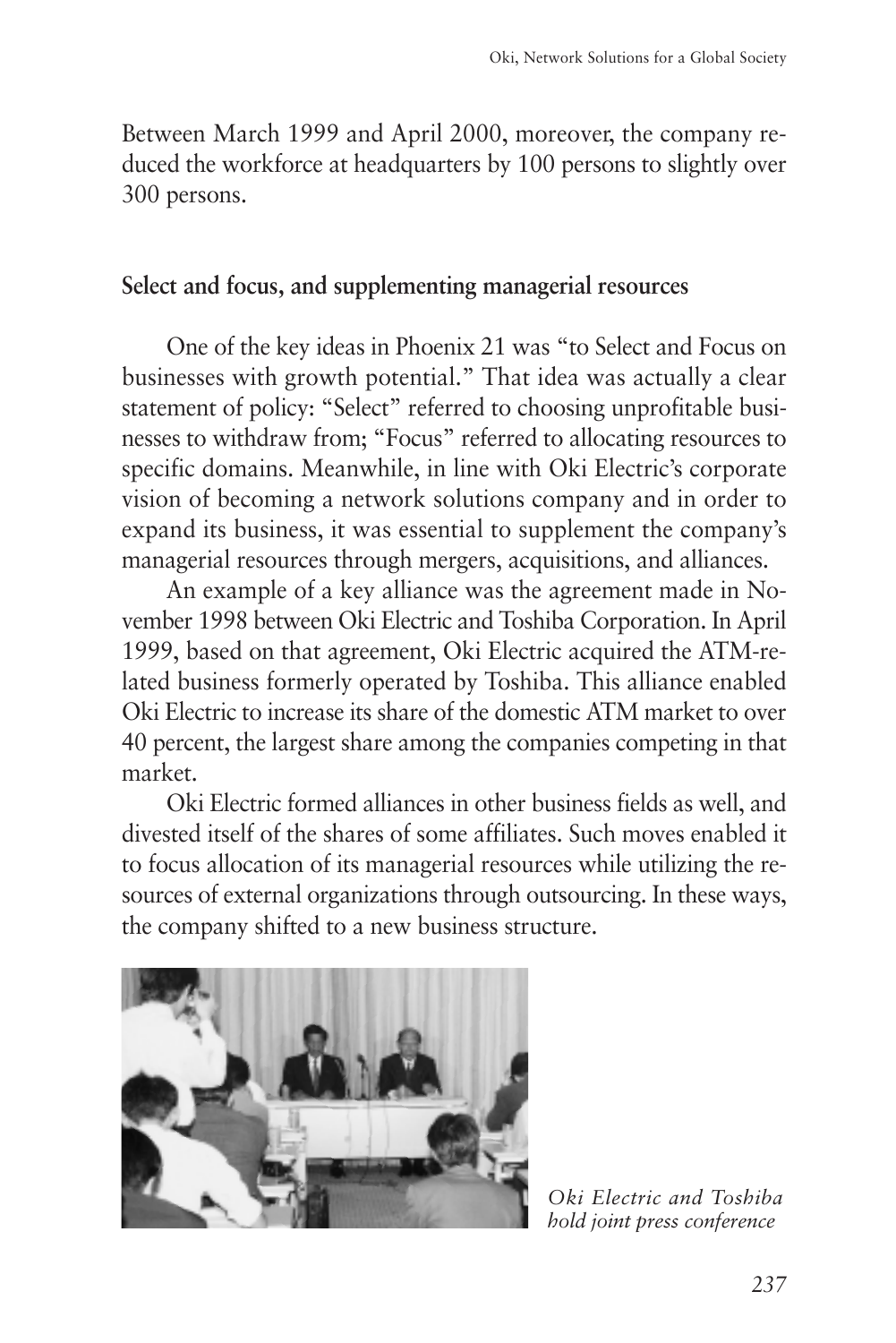# *2. In-House Company System*

#### **In-house company management for realizing corporate vision**

As signs of recovery in the Japanese economy emerged in the second half of 1999, indications of improvement also appeared in Oki Electric's business. Although consolidated financial results for the fiscal year ended March 2000 showed net sales of 669.7 billion yen, down 0.5 percent year-on-year, net income was 1.1 billion yen. Sales decreased for telecommunications systems and information systems while they increased 27 percent for electronic devices. The latter thus contributed substantially to the company's recovery in net income. A turnabout in the semiconductor market and the initial positive internal effects from the structural reforms supported that recovery.

In April 2000, in order to promote a still more energetic recovery, Oki Electric unveiled a new round of organizational restructuring in the form of an in-house company system. This restructuring turned the Head Office into a corporate headquarters and clarified its responsibility for overall operation of the Oki Electric Group. In turn, each in-house company was made responsible for managing its own business operations.

The new organization comprised corporate headquarters, the individual companies, and affiliated companies. All entities shared the common corporate vision of "Oki, Network Solutions for a Global Society." The main goal of the in-house company system was to turn that corporate vision into reality by having each entity perform its role faithfully and carry out its business operations expeditiously.

At the top of the new organization chart was the CEO, directly under the CEO was corporate headquarters, and under corporate headquarters were the in-house companies. Based on the business groups established in the previous year, three companies were set up: Systems Solutions Company (SSC), Network Systems Company (NSC), and Silicon Solutions Company SiSC). Another two companies—a spin-off company and a venture company (in-house)—were deployed.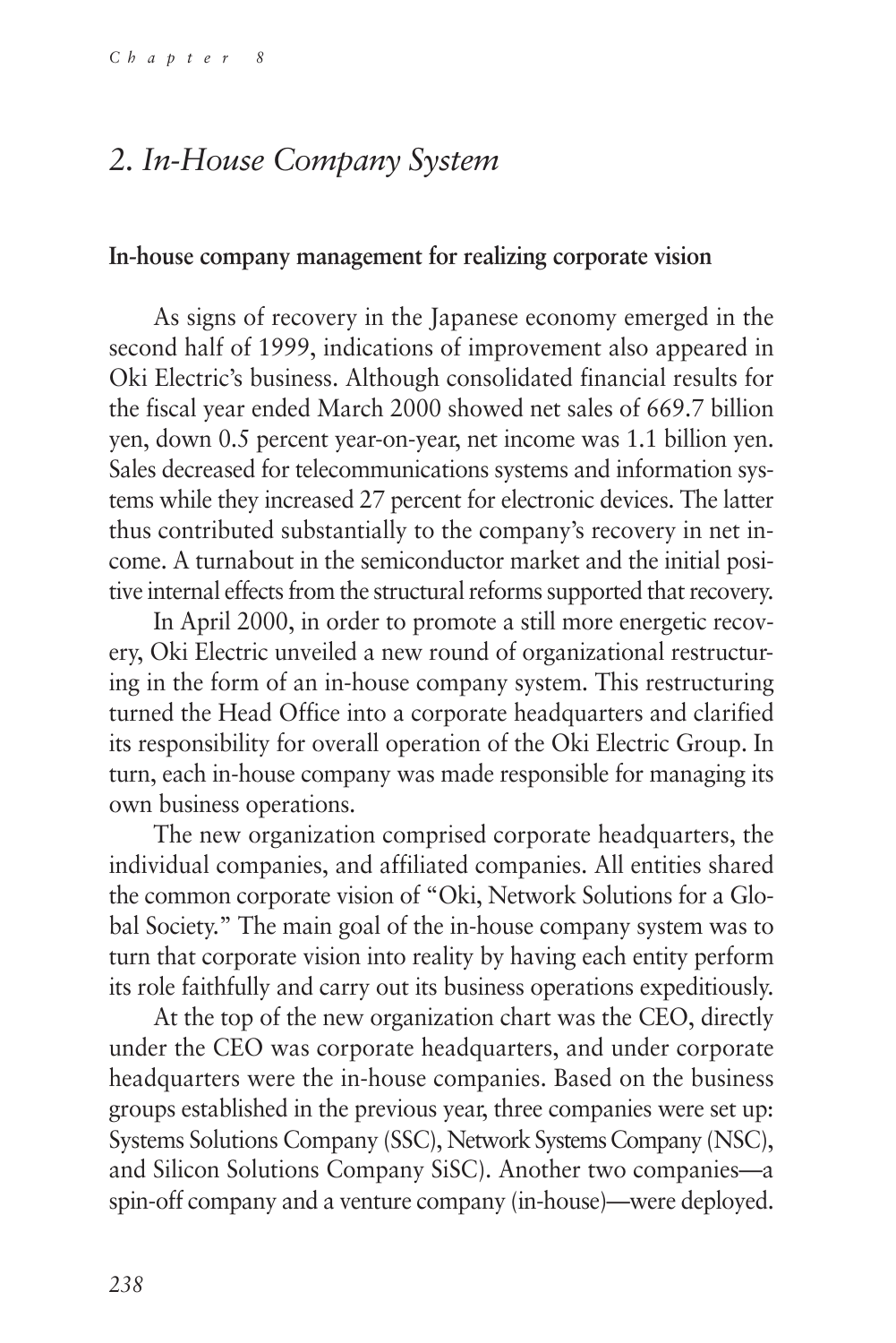Oki Data Corporation (ODC) became the spin-off company. ODC had concentrated on its own business and contributed substantially to the Oki Electric Group's overall financial results. The components division of Oki Electric, meanwhile, was made into an in-house venture company that corporate headquarters directly nurtured as a new business.

The affiliates positioned under the in-house companies performed tasks such as development, design, manufacturing, sales, and maintenance. Together with the affiliates under them, the in-house companies formed company groups tied closely together in the budgeting process and via various controls and reports. Affiliates other than those in the company groups reported directly to corporate headquarters.

Among important business items requiring high-level decisionmaking, those at corporate headquarters were discussed and decided on by the Management Committee, a group that combined the functions of the former Executive Committee and the Policy Board. Each Company Policy Board in the individual company groups discussed and decided on the items that directly affected them.

#### **Establishing additional in-house venture companies**

In January 2001, Oki Electric established two additional in-house venture companies. One was NetBusiness Solutions Company (NBC) for doing business in three domains—net payments, net sites, and net security. The other was Enterprise System Solutions Company (ESC) for providing total solutions to enterprises, principally key business operations in the manufacturing industry.

These venture companies were positioned among the in-house companies to accept the challenges of doing business in new domains. The first such challenge was in the components business, one that had already experienced steady growth in the optical fiber market, mainly in North America. Both NBC and ESC were spin-offs from divisions of SSC involved in e-business. Being readily manageable, venture companies were an effective way to take advantage of busi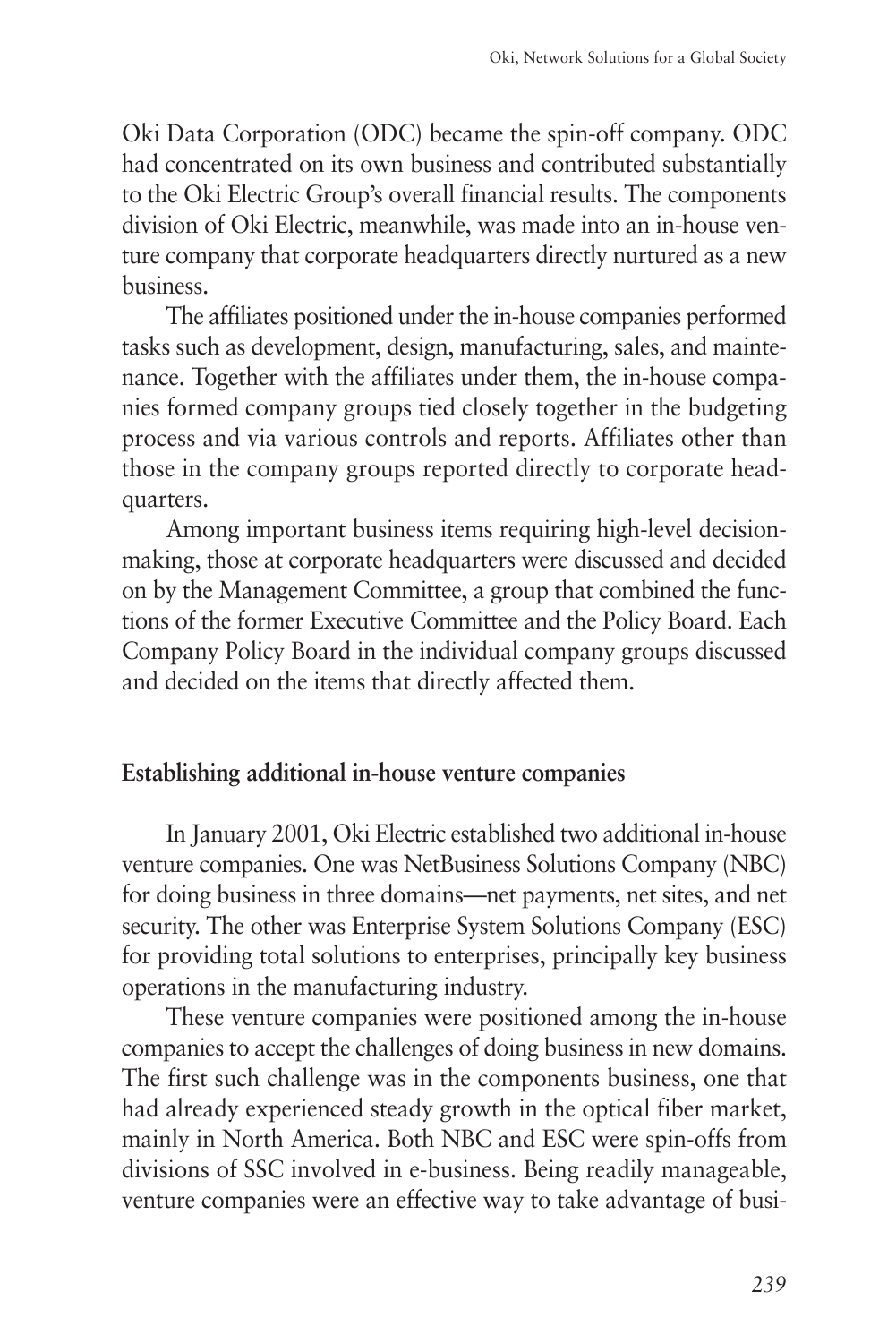ness opportunities in the rapidly expanding e-business market. At the same time that NBC and ESC were established, the components division was renamed Optical Components Company (OCC).

#### **Reform of top management, and emphasis on performance**

An Executive Officer system was introduced together with the in-house company system. At that time, a clear separation was made between the executive officers responsible for conducting management and business operations, and the members of the board of directors and other directors responsible for making certain the executive officers performed their duties. This was done in order to strengthen corporate governance and to make management more transparent and accountable.

The board of directors elected the executive officers to carry out the business of the company. The Chief Executive Officer (CEO), elected from among the executive officers on the board with representative authority, was responsible for management of the overall Oki Electric Group. As CEO and president, Katsumasa Shinozuka thus issued instructions for conducting overall business operations. Other members of the board were responsible for specific functions, e.g., information, technology, and strategic planning, and still others managed the in-house companies as presidents or, in some cases, general managers.

Another critical task Oki Electric faced was the reform of human resources management. The company began reforms in this area by focusing more closely on employee performance, such as by introducing competency and job grading as functional systems. Competency modeling and employee assessment was first applied in August 2000, aimed at changing the corporate culture and developing the employees. Next, in February 2001, job grading was introduced as the main factor for determining both accountability and the base salary range. Supervisors appraised the performance of their subordinates, and the appraisals determined promotions, pay increases, and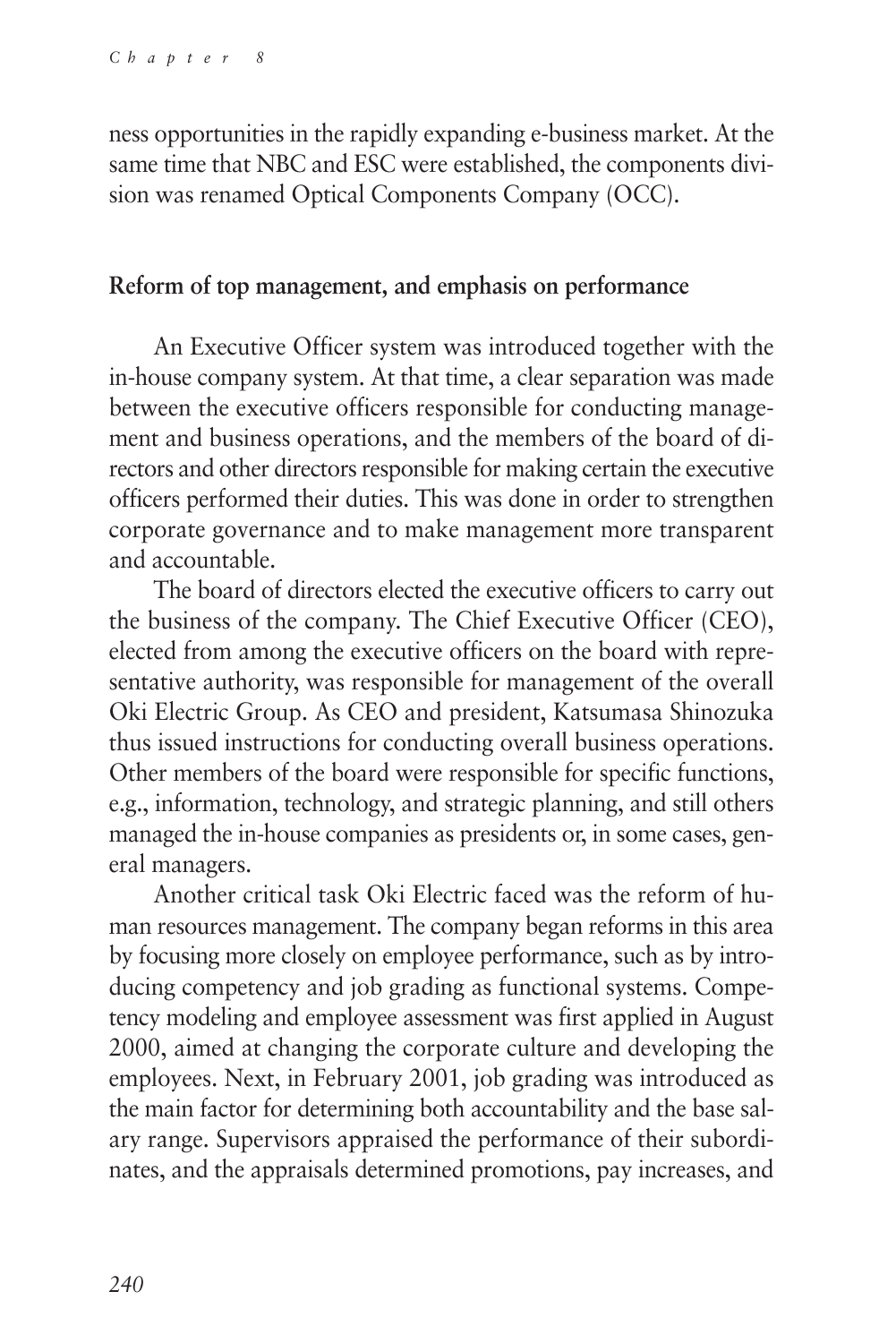bonuses. Under these new systems of job grading and performance appraisals, employees who continually performed better than expected were assigned greater responsibilities and promoted to higher grades.

# *3. Oki Electric in the Twenty-First Century: "Phoenix 21 Sky High"*

## **New business plan, "Phoenix 21 Sky High"**

In March 2001, Oki Electric announced the "Phoenix 21 Sky High" medium-term strategic business plan. Modeled on the successes of its predecessor, the Phoenix 21 plan, the Phoenix 21 Sky High plan will reorganize Oki Electric's business domains to realize the corporate vision of "Oki, Network Solutions for a Global Society." Other goals include a strengthening of Oki Electric's businessmanagement base through network-based corporate management,



*Business domains for realizing network solutions*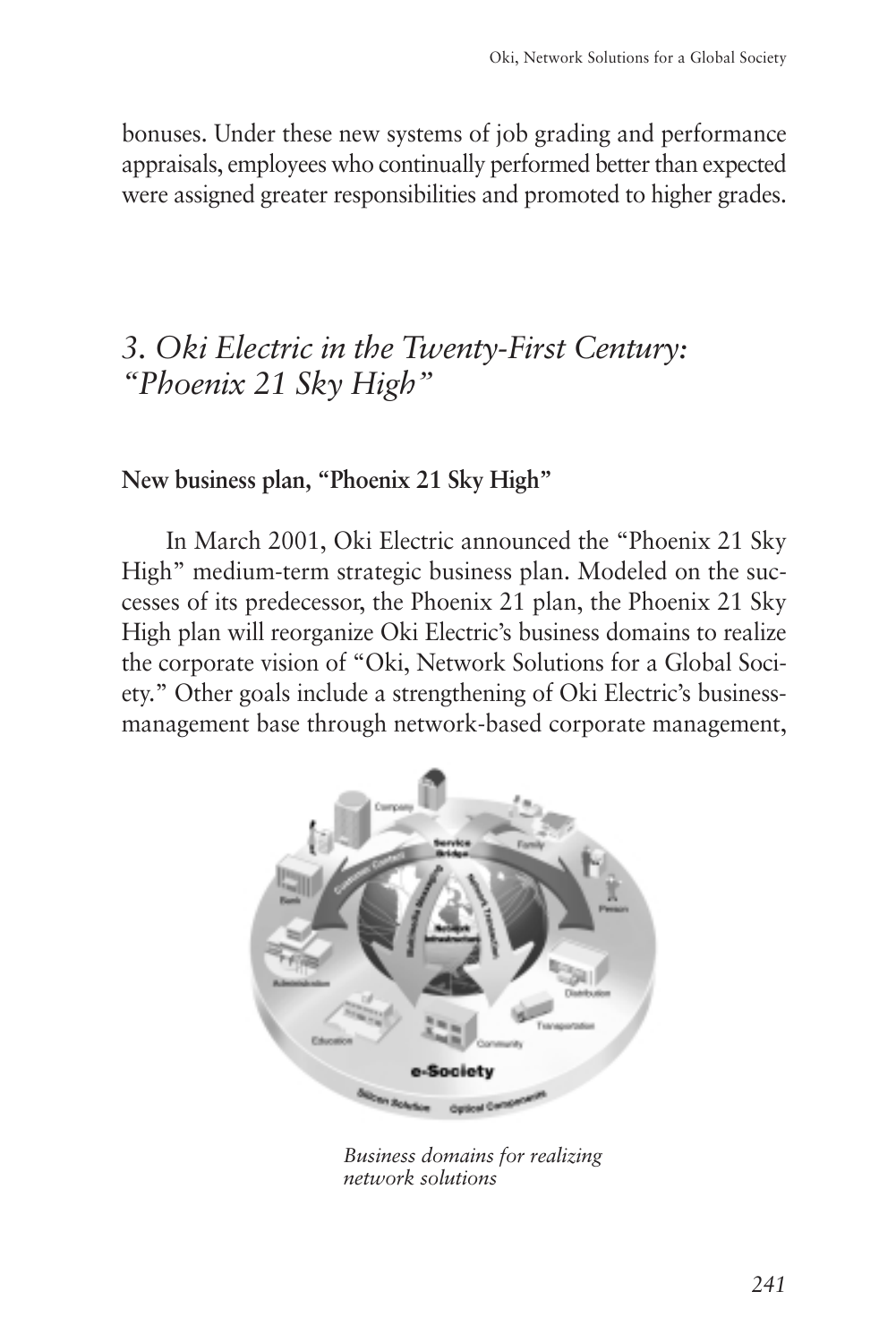and introducing qualitative and structural reforms to shift the firm by 2005 from a "stable earnings" company to a top-tier company.

In the twenty-first century, a society will emerge that uses networks spanning the globe as a platform to overcome limitations of time and distance, to break down barriers between countries, regions, and cultures, and to enable both individual and corporate activities to be conducted impartially and securely. Oki Electric calls this new society the "e-society." In fact, Oki Electric's corporate vision, "Oki, Network Solutions for a Global Society," is an expression of the company's intent to provide the network solutions essential for supporting business in the e-society.

The content of Phoenix 21 Sky High underscores how the need to provide society with network solutions had become increasingly critical. Besides IT solutions focusing on products, Oki Electric is moving to expand its business to cover e-business solutions centered on services. It will focus its growth strategy on creating new business with customers, utilizing devices, terminals, network infrastructure, platforms, and applications. This strong intent to create new business will lead to a restructuring of its core business domains. As a result, the company's focus will shift to four core business domains for network solutions. One of these is called Network Infrastructure. The other three—Customer Contact, Multimedia Messaging, and Network Transactions—are called "service bridges."

## **Network infrastructure, and three service bridges**

Oki Electric is taking advantage of the special characteristics of its four business domains and moving to firm up its market position.

In the Network Infrastructure domain, Oki Electric will develop edge-network products and optical-access network products that incorporate optical components, a field in which it excels. This domain is thus in a position to provide various systems needed for the ubiquitous network.

The three service bridges are positioned to provide specific network solutions as follows.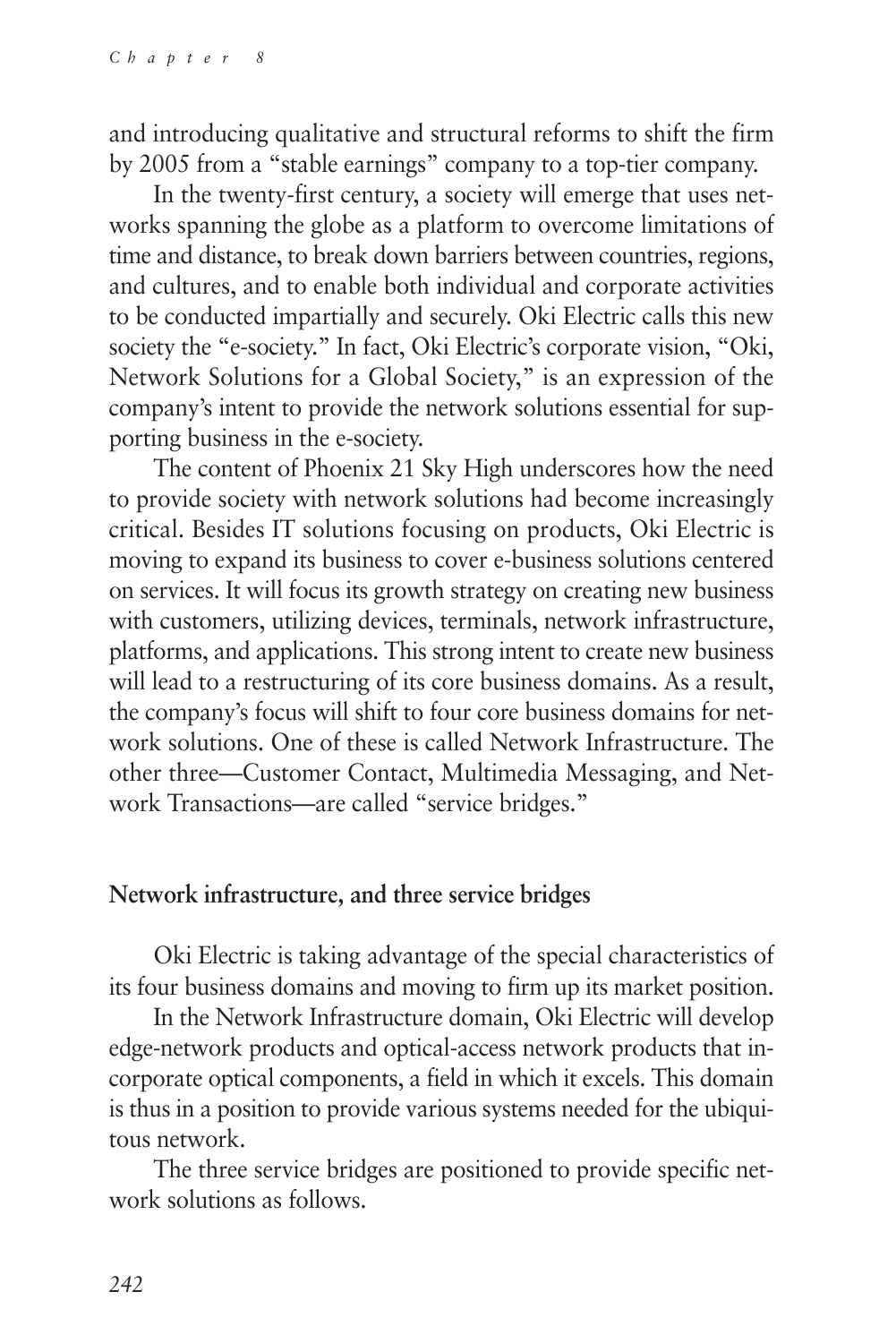Customer Contact: This domain will provide Oki Electric's strongest customer base, i.e., financial institutions, travel agencies, and government agencies, with customer contact solutions for conducting their e-business. These solutions will consist primarily of systems that form the basis for providing services to customers, such as ATMs and sales office systems for financial institutions, and will include linkage to backyard systems that support customer management and back office processing.

Multimedia Messaging: By integrating media such as the Internet, mobile phones, facsimile, and voice mail, this domain will help to provide the secure and reliable messaging services needed in personalmobile communications. These services will be built around computer-telecommunications technologies such as Voice over Internet Protocol (VoIP) and computer telephony integration (CTI). Oki Electric has been especially successful in CTI with its CTstage products.

Network Transactions: This domain will provide unique e-payment and security solutions indispensable for network-based transactions and the exchange of information, as well as the platforms and applications used in the network transactions that will form the very foundation of e-business and e-governments.

#### **Businesses supporting network solutions**

Phoenix 21 Sky High also outlines other businesses in support of network solutions. The businesses are called Printing Solutions, Silicon Solutions, and Optical Components.

Printing Solutions: Oki was well ahead of other companies in developing leading-edge LED head technology for producing small, high-speed, color page-printers. It continually provides competitive products to meet global market needs based on such technology.

Silicon Solutions: Oki Electric will continue to emphasize growth in the LSI business by developing the system-on-chip (SoC) business, under the banner of digital communications, by focusing on the demand for system chips and system memory in the mobile/personal era. In the dynamic random access memory (DRAM) market, the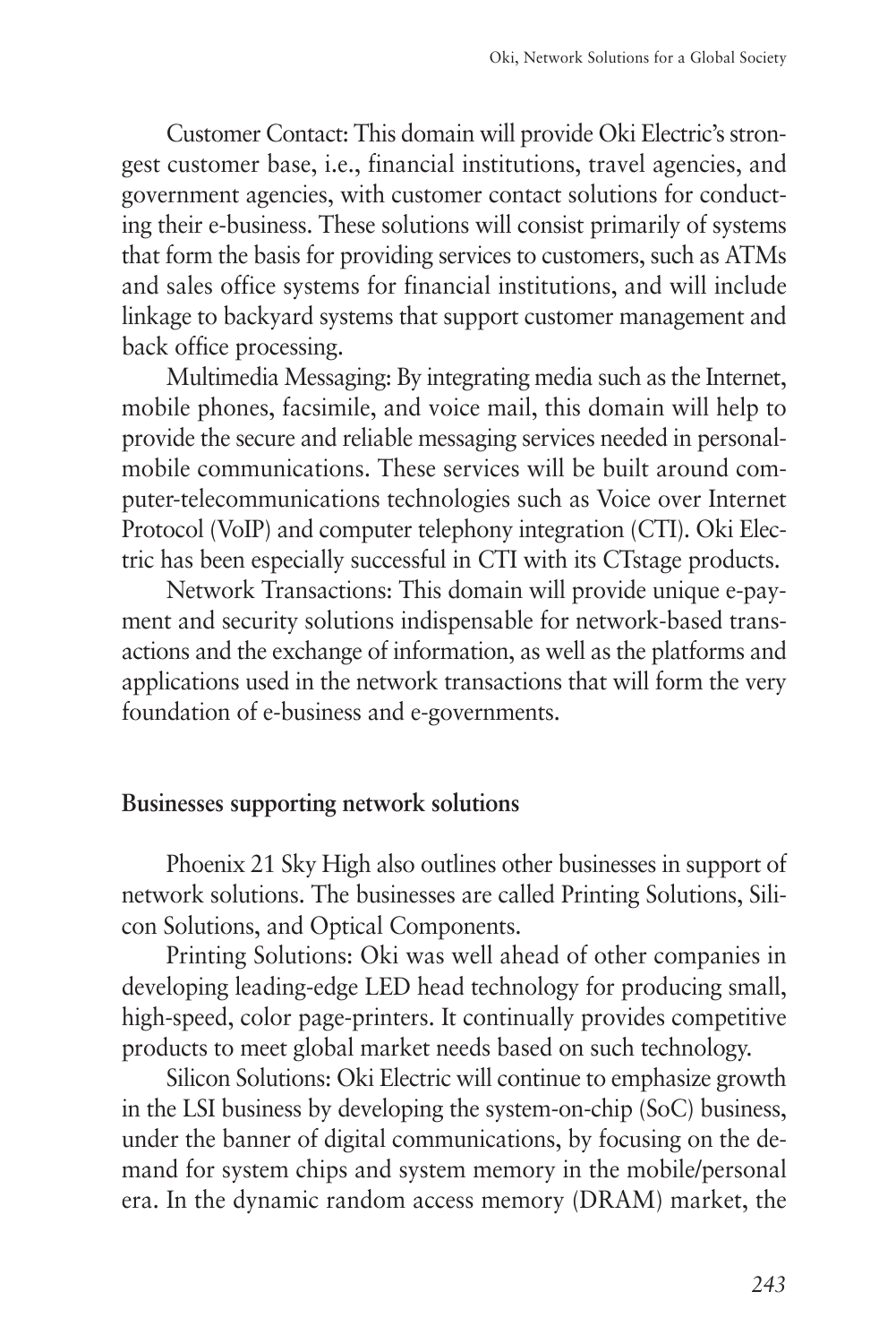company will specialize in application-specific DRAMs (ASDRAMs), maximizing its advanced proprietary process technology.

Optical Components: Oki Electric will strengthen its North American operation, where it has already acquired major customers. It will focus its resources on sectors in which it excels, such as gallium arsenide (GaAs) chips and optical modules, aiming for high-level growth rates in the rapidly expanding optical network market.

#### **Phoenix reborn: voyage into twenty-first century**

In the backdrop of the slow recovery of the Japanese economy, Oki Electric's consolidated financial results for the fiscal year ending in March 2001 showed sales up 10.5 percent year-on-year to 740.2 billion yen. Recurring income was 22.2 billion yen, and net income was 8.9 billion yen. Net sales in the information systems business segment were up only slightly, but they were up 27 percent and 11 percent, respectively, in telecommunications systems and electronic device systems, thus contributing significantly to an increase in consolidated net sales. Because of these favorable results, Oki Electric was able to pay dividends once again, one of its original goals for the fiscal year ending March 2001, the year marked in Phoenix 21 as "a year of recovery."

Phoenix 21 Sky High, announced in March 2001, includes goals to achieve in the fiscal year ending in March 2006 net sales of 1 trillion yen and an ROE of 12 percent. In the new business plan, corporate growth is defined as "increasing the value of the corporation," and the company has set goals for both growth and profitability. At the beginning of the fiscal year ending March 2002, marked as "a year of progress" in Phoenix 21 and "a year of preparation" in Phoenix 21 Sky High, President Shinozuka spoke to Oki Electric's employees as follows.

"Our next goal is to increase the value of the corporation to a level that will satisfy our stockholders and employees. By the fiscal year ending in March 2006, Oki Electric will attain net sales of 1 trillion yen and will be a superior network solutions company con